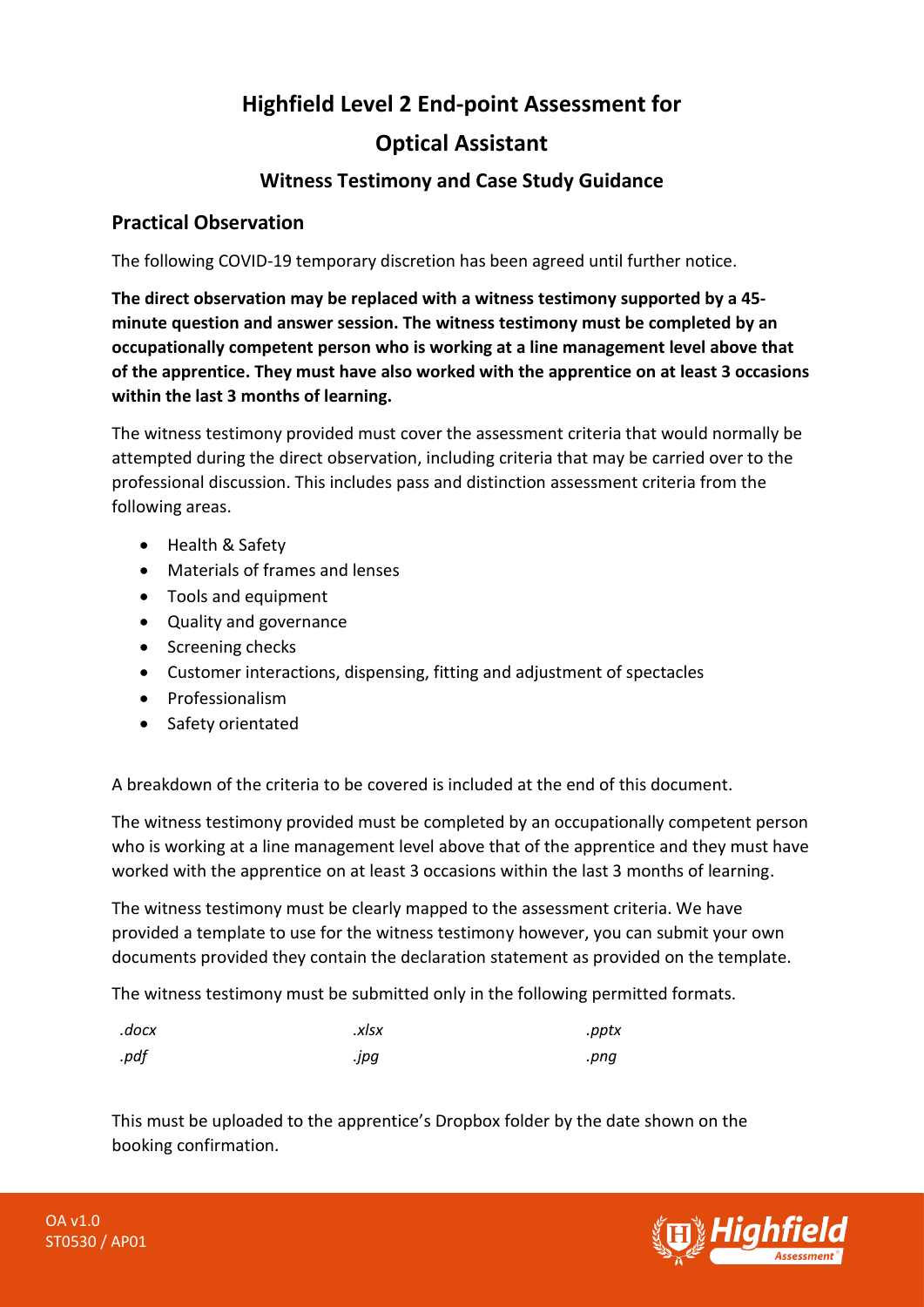#### **Question and answer session**

All apprentices will be given the opportunity to take part in a 45-minute question and answer session led by the end-point assessor. This will be scheduled to take place remotely prior to the professional discussion using our web conferencing system, Lifesize. This session will allow sufficient opportunity for the apprentice to demonstrate their knowledge, skills and behaviours and draw on the higher-grade learning outcomes. Apprentices are permitted to bring their witness testimony or other supporting documents to the question and answer session. As with all assessment activities, a valid form of photo identification must be shown to the assessor at the start of the question and answer session. Further guidance on how to use Lifesize and the technical requirements will be provided with each booking confirmation.

## **Case Study**

The scenario will be provided Highfield Assessment following Gateway where the apprentice is not able to experience real customer interaction. The case study scenario released to the apprentice will contain guidance to enable the apprentice to complete their case study within agreed timescales and as per the assessment plan. The Q&A session will still take place as per the assessment plan and will be scheduled prior to the professional discussion along with the Q&A for the witness testimony.

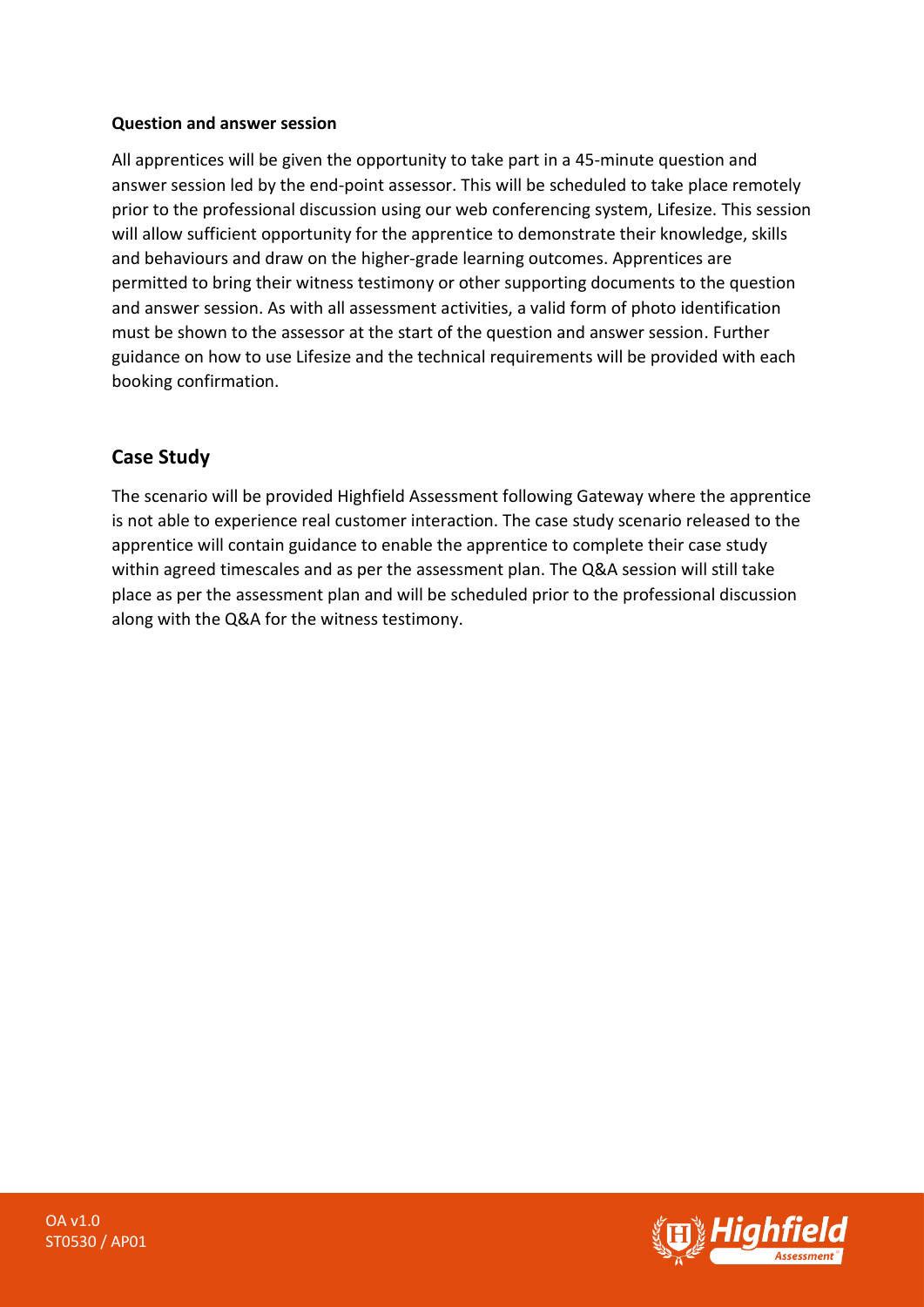## **Assessment criteria to be covered by witness testimony**

| <b>Health &amp; safety</b>            |                                                                                                                                            |  |
|---------------------------------------|--------------------------------------------------------------------------------------------------------------------------------------------|--|
| <b>Ref</b>                            | <b>Assessment criteria (Pass)</b>                                                                                                          |  |
| HS1                                   | Demonstrate their ability to follow safe working practices                                                                                 |  |
| HS <sub>2</sub>                       | Ensure customers, colleagues and self are safe within limits of own influence                                                              |  |
| <b>Ref</b>                            | <b>Assessment criteria (Distinction)</b>                                                                                                   |  |
| HS3                                   | Explain to their customers the health and safety precautions taken to ensure safety                                                        |  |
| <b>Materials of frames and lenses</b> |                                                                                                                                            |  |
| <b>Ref</b>                            | <b>Assessment criteria (Pass)</b>                                                                                                          |  |
| MF1                                   | Use a range of suitable questions to identify customer's needs                                                                             |  |
| MF <sub>2</sub>                       | Recommend suitable products based on customer requirements                                                                                 |  |
| MF3                                   | Explain the features of chosen products                                                                                                    |  |
| <b>Ref</b>                            | <b>Assessment criteria (Distinction)</b>                                                                                                   |  |
| MF4                                   | Able to respond positively to customer concerns about the products recommended - utilising the<br>benefits of the products                 |  |
| MF5                                   | Provides alternative product recommendations based on customer's needs and wants                                                           |  |
| MF <sub>6</sub>                       | Makes clear links between recommended products and the customer's needs. Explains the benefits<br>of the products recommended              |  |
| <b>Tools and equipment</b>            |                                                                                                                                            |  |
| Ref                                   | <b>Assessment criteria (Pass)</b>                                                                                                          |  |
| TE <sub>1</sub>                       | Use either a manual or automatic focimeter                                                                                                 |  |
| TE <sub>2</sub>                       | Accurately take and use basic spectacle frame measurements to include at least length to bend as<br>appropriate to the adjustment required |  |
| TE3                                   | Identify and correctly use tools and resources relevant to the customer interaction                                                        |  |
| TE4                                   | Correctly use facial measuring equipment to take pupil distances and heights as appropriate                                                |  |

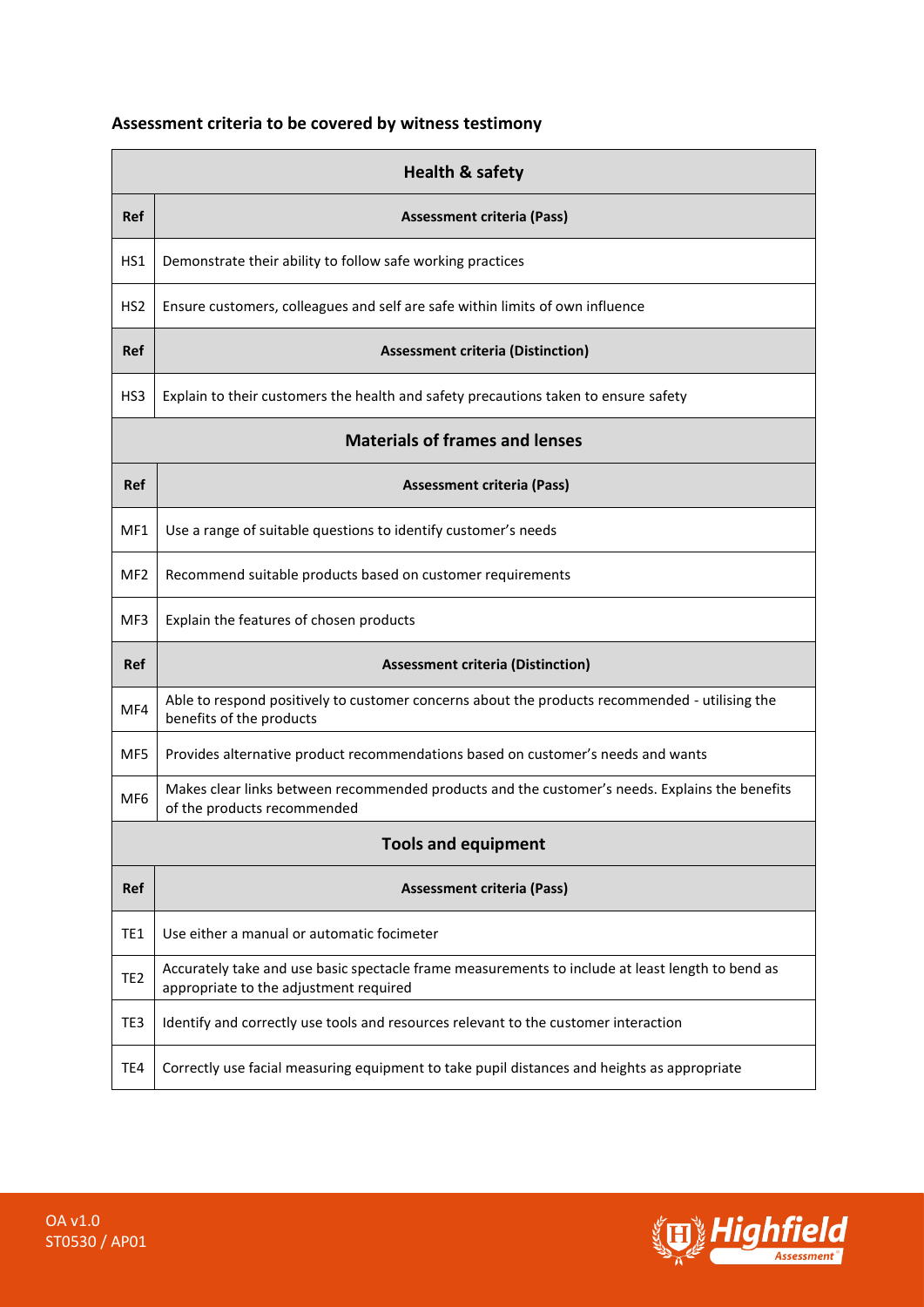| Ref                                                                     | <b>Assessment criteria (Distinction)</b>                                                                                                                          |  |
|-------------------------------------------------------------------------|-------------------------------------------------------------------------------------------------------------------------------------------------------------------|--|
| TE5                                                                     | Use either a manual or automatic focimeter to accurately measure prescriptions and lens<br>measurements for single vision, bifocal and varifocals                 |  |
| TE <sub>6</sub>                                                         | Uses a range of tools to make correct adjustments to spectacle frames                                                                                             |  |
| TE7                                                                     | Explains the range of tools and adjustments being made in a customer-friendly manner                                                                              |  |
| <b>Quality and governance</b>                                           |                                                                                                                                                                   |  |
| <b>Ref</b>                                                              | <b>Assessment criteria (Pass)</b>                                                                                                                                 |  |
| QG1                                                                     | Follow company data protection/GDPR and confidentiality policies                                                                                                  |  |
| QG <sub>2</sub>                                                         | Accurately complete all records required for your customers                                                                                                       |  |
| QG3                                                                     | Follow procedures for supervision, if required, during the observation (if not observed, assessor to<br>ensure this is covered in the PD)                         |  |
| <b>Ref</b>                                                              | <b>Assessment criteria (Distinction)</b>                                                                                                                          |  |
| QG4                                                                     | Clearly explaining the processes and procedures you are following to your customer when completing<br>records and maintaining confidentiality and data protection |  |
| <b>Screening checks</b>                                                 |                                                                                                                                                                   |  |
| Ref                                                                     | <b>Assessment criteria (Pass)</b>                                                                                                                                 |  |
| SC <sub>1</sub>                                                         | Complete a range of screening checks to include field screening, ensuring customers understand the<br>purpose and procedure                                       |  |
| SC <sub>2</sub>                                                         | Demonstrate safe use of screening equipment to include procedures for hygiene and comfort                                                                         |  |
| SC <sub>3</sub>                                                         | Accurate completion of customer records relating to screening checks                                                                                              |  |
| SC <sub>4</sub>                                                         | Reassure customers throughout the screening process and clearly explain next steps                                                                                |  |
| Customer interactions, dispensing, fitting and adjustment of spectacles |                                                                                                                                                                   |  |
| Ref                                                                     | <b>Assessment criteria (Pass)</b>                                                                                                                                 |  |
| C11                                                                     | Use questions to identify customer needs                                                                                                                          |  |
| CI2                                                                     | Offer suitable products to meet your customer's needs, explaining the features using available<br>resources                                                       |  |
| C <sub>13</sub>                                                         | Explain suitable offers and their features                                                                                                                        |  |
| C <sub>14</sub>                                                         | Identify and select appropriate frames and lenses based on customer requirements, ensuring<br>accurate fit and correct lens choice                                |  |

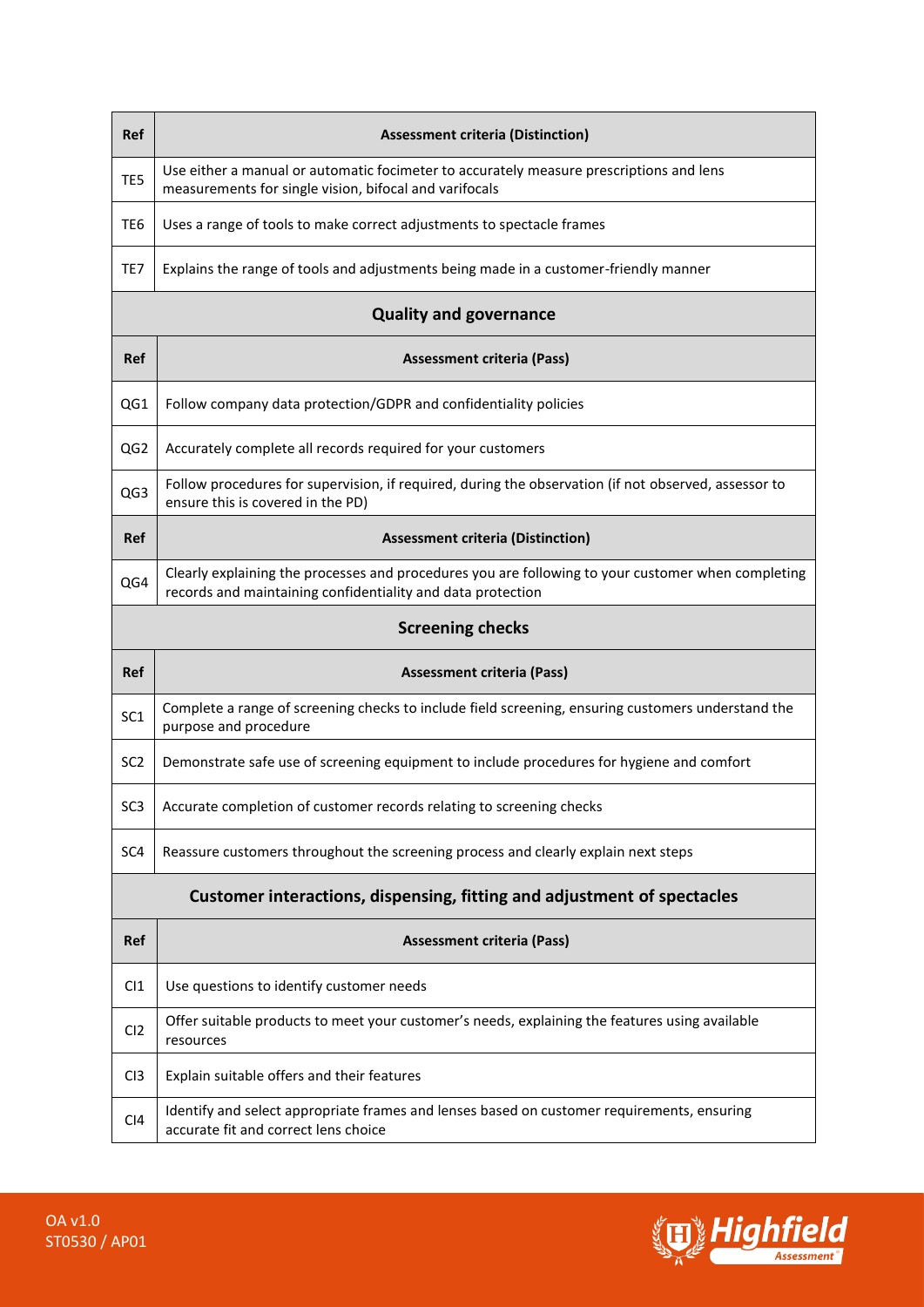| C <sub>I5</sub>  | Ensure good frame fitting, suitability and availability                                                                                                                                                                                           |
|------------------|---------------------------------------------------------------------------------------------------------------------------------------------------------------------------------------------------------------------------------------------------|
| C <sub>I6</sub>  | Accurately take appropriate frame and spectacle lens measurements using available technologies to<br>include PDs and vertical heights if required                                                                                                 |
| CI <sub>7</sub>  | Accurately record order details and explain collection procedures relevant to your customer and the<br>business                                                                                                                                   |
| C <sub>18</sub>  | Complete the sales transaction according to company requirements                                                                                                                                                                                  |
| C <sub>19</sub>  | Greet customers - follow company procedures                                                                                                                                                                                                       |
| CI10             | Confirm customer's details and collection requirement                                                                                                                                                                                             |
| C111             | Inform the customer of the collection process and procedures in line with company standards                                                                                                                                                       |
| C <sub>12</sub>  | Accurately check frame fit                                                                                                                                                                                                                        |
| C113             | Accurately check visual acuity based on the prescription requirements                                                                                                                                                                             |
| C <sub>14</sub>  | Explain after-sales services in line with company standards                                                                                                                                                                                       |
| <b>Ref</b>       | <b>Assessment criteria (Distinction)</b>                                                                                                                                                                                                          |
|                  |                                                                                                                                                                                                                                                   |
| C115             | Use a range of questions and communication methods to identify customer needs                                                                                                                                                                     |
| CI16             | Clearly identifying common ground and being able to maintain new or existing relationships                                                                                                                                                        |
| C117             | Adapting communication needs to meet and exceed the requirements of your customer                                                                                                                                                                 |
| C118             | Clearly identifying and making multiple recommendations to the customer that clearly explain the<br>features and benefits that are relevant to the customer's needs                                                                               |
| C119             | Give a range of offers exploring these with your customer to identify the best option for them                                                                                                                                                    |
| CI20             | Identify and select appropriate frames and lenses based on customer requirements, ensuring<br>accurate fit and correct lens choice, and giving clear and detailed explanations to your customer as to<br>why the choices are best suited for them |
| C121             | Offering a range of suitable frames to your customer based on their specific requirement and<br>prescription needs                                                                                                                                |
| CI <sub>22</sub> | Correctly use facial measurement equipment to take pupil distances, BVD, heights and pantoscopic<br>angle, clearly explaining how and why these measurements are required and the implications of<br>incorrect measurements                       |
| CI23             | Maintaining a high level of rapport and interest in the customer throughout the dispensing process                                                                                                                                                |
| CI24             | Clearly explain and confirm the order details reinforcing the features, benefits and process with your<br>customer                                                                                                                                |